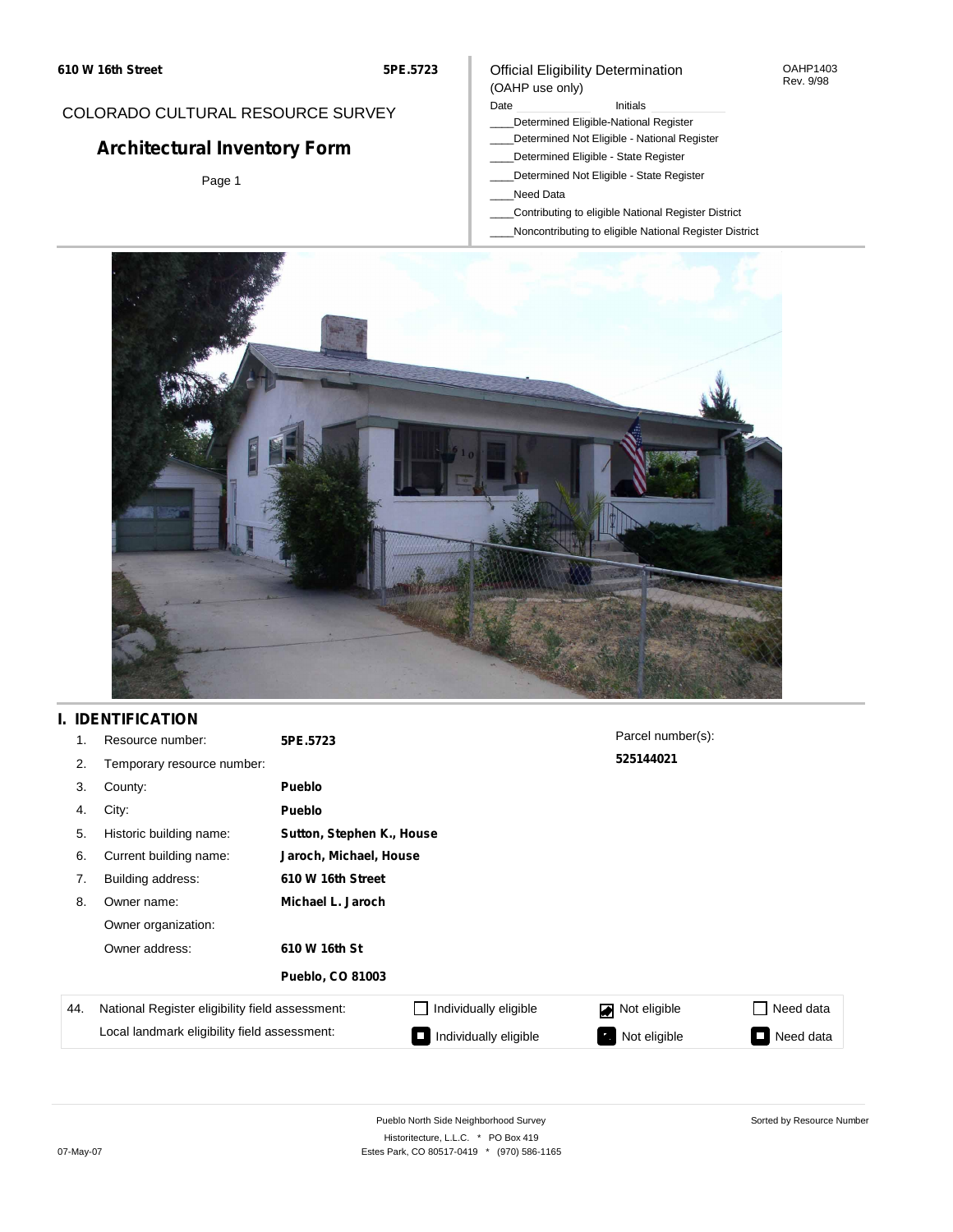Page 2

### **II. GEOGRAPHIC INFORMATION**

| 9.  | P.M.                | 6th       |     |    |           | Township:               |              | <b>20S</b>                            |    |     |                                              | Range:            | 65W |         |
|-----|---------------------|-----------|-----|----|-----------|-------------------------|--------------|---------------------------------------|----|-----|----------------------------------------------|-------------------|-----|---------|
|     |                     | <b>NW</b> | 1/4 | of | <b>SW</b> | 1/4                     | of <b>SW</b> | 1/4                                   | οf | NE. | 1/4                                          | of Section        |     | 25      |
| 10. | UTM reference zone: |           |     |    | 13        |                         |              |                                       |    |     |                                              |                   |     |         |
|     | Easting:            |           |     |    |           | 533662                  |              |                                       |    |     | Northing:                                    |                   |     | 4236922 |
| 11. | USGS quad name:     |           |     |    |           | <b>Northeast Pueblo</b> |              |                                       |    |     | Scale:                                       |                   | 7.5 |         |
|     | Year:               |           |     |    |           | 1974)                   |              | 1961 (Photorevised 1970 and           |    |     |                                              |                   |     |         |
| 12. | $Lot(s)$ :          |           |     |    |           |                         |              |                                       |    |     | West half of Lot 4 and all of Lot 5; Block 3 |                   |     |         |
|     | Addition:           |           |     |    |           |                         |              | <b>Bartlett &amp; Miller Addition</b> |    |     |                                              | Year of addition: |     | 1871    |

13. Boundary description and justification:

The boundary, as described above, contains but does not exceed the land historically associated with this property.

Metes and bounds exist:

П

### **III. ARCHITECTURAL DESCRIPTION**

| 14. | Building plan (footprint, shape):<br>Other building plan descriptions: | <b>Rectangular Plan</b>              |                       |
|-----|------------------------------------------------------------------------|--------------------------------------|-----------------------|
| 15. | Dimensions in feet (length x width):                                   | 760 square feet                      |                       |
| 16. | Number of stories:                                                     | 1                                    |                       |
| 17. | Primary external wall material(s):                                     | <b>Stucco</b>                        | Other wall materials: |
| 18. | Roof configuration:<br>Other roof configurations:                      | <b>Gabled Roof/Side Gabled Roof</b>  |                       |
| 19. | Primary external roof material:                                        | <b>Asphalt Roof/Composition Roof</b> |                       |
|     | Other roof materials:                                                  |                                      |                       |
| 20. | Special features:                                                      | Fence                                |                       |
|     |                                                                        | Chimney                              |                       |
|     |                                                                        | <b>Porch</b>                         |                       |

#### 21. General architectural description:

Oriented to the north, this house rests on a concrete foundation veneered in a white-painted, random-coursed sandstone ashlar. Basement windows are 1-over-1-light, single-hung sash, with aluminum frames. White stucco clads the exterior walls. **Windows are generally 5 (vertical)-over-1-light, double-hung sash, with white-painted wood frames, aluminum-frame storm** windows, and green-painted wood surrounds. A garden window protrudes from the north side of the east elevation. A shedroofed porch spans the entire front (north) façade. It has a kneewall and square supports covered in stucco. Approaching the center of the porch are 5 concrete steps, flanked on either side by black, wrought-iron railings. The principal doorway opens in the center of the façade. It hosts a glass-in-wood-frame door, opening behind a white, vinyl-frame storm door. Gray asphalt shingles cover the side-gabled roof. A fascia board caps the exposed rafter ends, but the shaped perlin ends are entirely **revealed. A red-orange brick chimney protrudes near the east end of the east-west roof ridge.**

NOTE: Due to an inaccessible back yard and high privacy fence, the rear elevation was not surveyed and, therefore, has not **been described here.**

22. Architectural style:

**Late 19th And Early 20th Century American Movements/Craftsman**

Other architectural styles: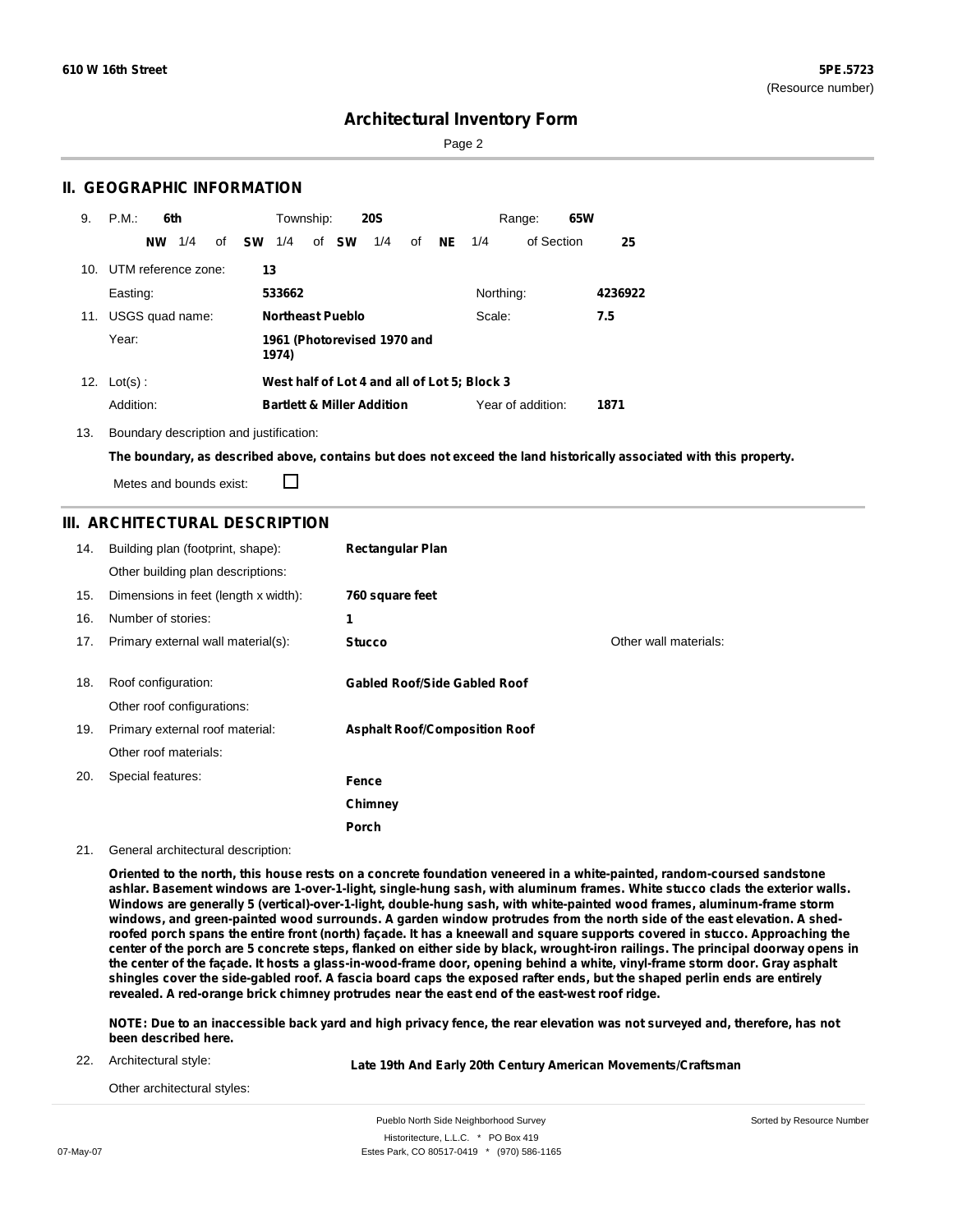Page 3

Building type: **Bungalow** 

23. Landscape or special setting features:

This property is located on terrain sloping downward from northeast to southwest, with an elevation of around 4,700 feet above mean sea level. The neighborhood features modest, one- and two-story houses. Setbacks from West 16th Street are generally the same on this block. This property is situated on the south side of West 16th Street, between 606-608 West 16th Street to the east and 614 West 16th Street to the west. A planted-grass yard, with mature landscaping, covers the lot. Running along the eastern edge of the property is a concrete driveway. A chain-link fence encloses the front yard while a high privacy fence **encircles the back yard.**

- 24. Associated buildings, features or objects:
	- 1 : Type: **Garage**

Describe: **A 2-car garage is located off the southeast corner of the house. Oriented to the north, the building rests on a concrete slab. White-painted, broad, horizontal, wooden-composition siding clads the exterior walls. Dominating the front (north) elevation is a pair of 2-light, wood, overhead-retractable garage doors, painted green. A window pierces the south elevation. Gray asphalt shingles cover the front-gabled roof, and green-painted wood fascia and soffit box the eaves.**

#### **IV. ARCHITECTURAL HISTORY**

| 25. | Date of Construction:  | Estimate:                        | Actual: | 1925                                                                                          |
|-----|------------------------|----------------------------------|---------|-----------------------------------------------------------------------------------------------|
|     | Source of Information: |                                  |         | Pueblo County Office of Tax Assessor. Property information card [internet].                   |
| 26. | Architect:             | unknown                          |         |                                                                                               |
|     | Source of information: |                                  |         |                                                                                               |
| 27. | Builder:               | unknown                          |         |                                                                                               |
|     | Source of information: |                                  |         |                                                                                               |
| 28. | Original Owner:        | <b>Stephen K. Sutton</b>         |         |                                                                                               |
|     | Source of information: | Co. consulted 1886 through 2003. |         | Pueblo City Directory. Pueblo, Co.; Salt Lake City; Kansas City, Mo.; and others: R.L. Polk & |

29. Construction history:

According to Pueblo County Tax Assessor records, this building was constructed in 1925. An analysis of the style, materials, and historical records corroborates this date. The only notable alteration has been the application of stucco over the original **brick wall cladding. This modification appears to date to the 1950s or '60s.**

30. Location: **original** Date of move(s):

#### **V. HISTORICAL ASSOCIATIONS**

| 31. Original use(s):     | <b>Single Dwelling</b> |
|--------------------------|------------------------|
| 32. Intermediate use(s): | <b>Single Dwelling</b> |
| 33. Current use(s):      | <b>Single Dwelling</b> |
| 34. Site type(s):        | Residence              |

35. Historical background:

The first resident and owner of this house, constructed in 1925, was Stephen K. Sutton. He was born in Kansas around 1889 and was an automobile mechanic. His wife, Joan, was born in Colorado around 1897. The couple remained at this address **through 1935.**

Francis M. Eastman lived here around 1940. Carl William Swartz purchased this property prior to 1945. He was a foreman for the Colorado State Highway Department. With his wife, Jessie Swartz, Carl had a son, Dr. Carl W. Swartz, Jr., and two **daughters, Christine Peyton and Lucille Paterson. The Swartz family remained here through 1955.**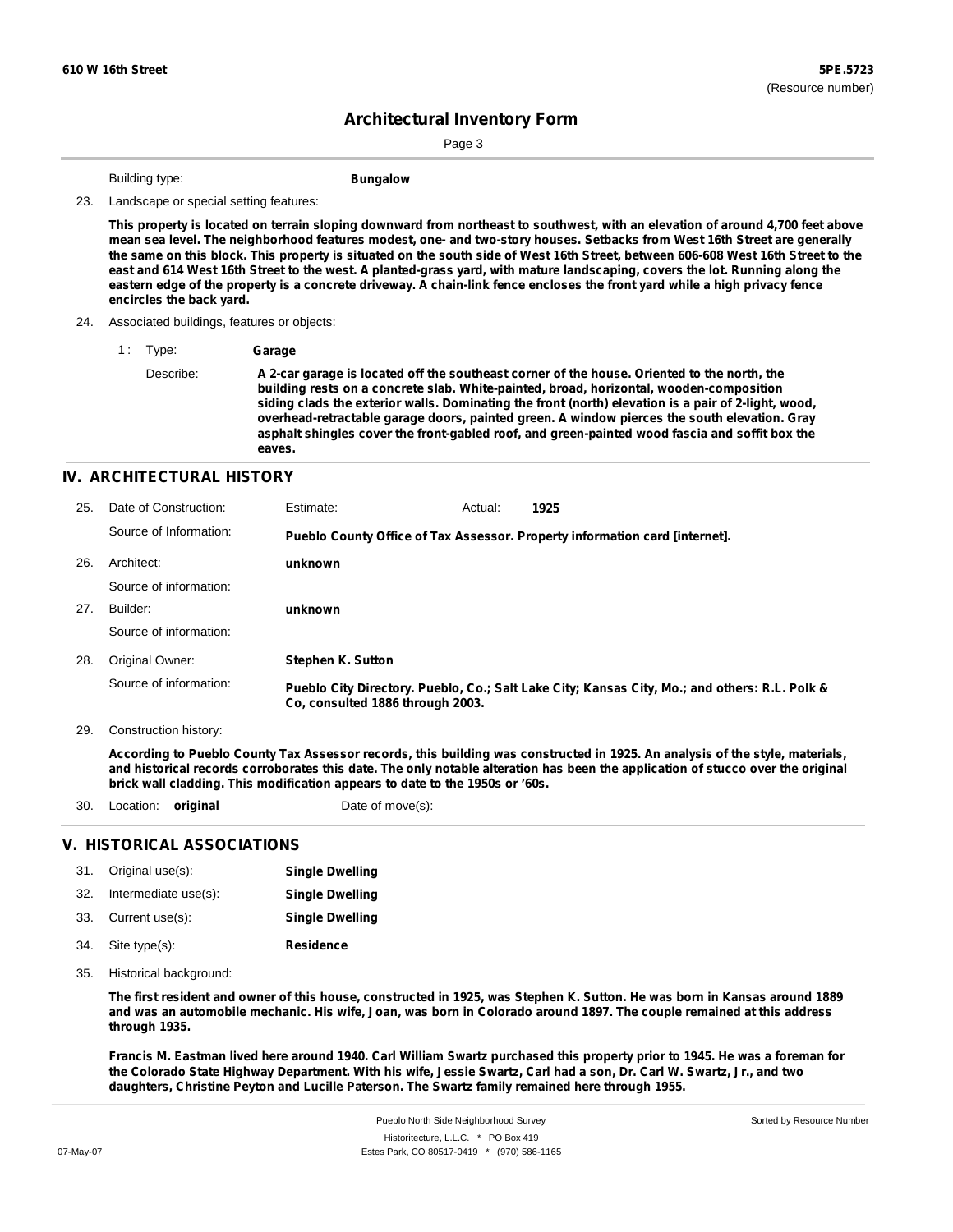Page 4

The resident in 1960 was Charles W. Hopson. Wesley E. and Mary S. Brown acquired the property around 1974, selling it to Robert L. Adams 2 decades later. Adams, in turn, sold the property to Tony A. Voss and Bryan L. Kruse in 1995. Jeffrey Martinez and R.A. Sandoval purchased the house and lot from Voss and Kruse in 1997, selling it to Michael L. Jaroch, the current owner, **in 2004.**

**Pueblo County Office of Tax Assessor. Property information card [internet].**

**Pueblo City Directory. Pueblo, Co.; Salt Lake City; Kansas City, Mo.; and others: R.L. Polk & Co, consulted 1886 through 2003.**

**Sanborn Fire Insurance Maps (for Pueblo, Colorado). New York: Sanborn Map and Publishing Co., 1883, 1886, 1889, 1893, 1904-05, 1904-51, and 1904-52.**

**"Carl William Swartz, Sr." [obituary]. Pueblo Chieftain, 17 August 1975.**

**U.S. Census of 1920. Precinct 4, Pueblo, Pueblo County, Colorado. Series T625, roll 170, p. 9B.**

<sup>36.</sup> Sources of information: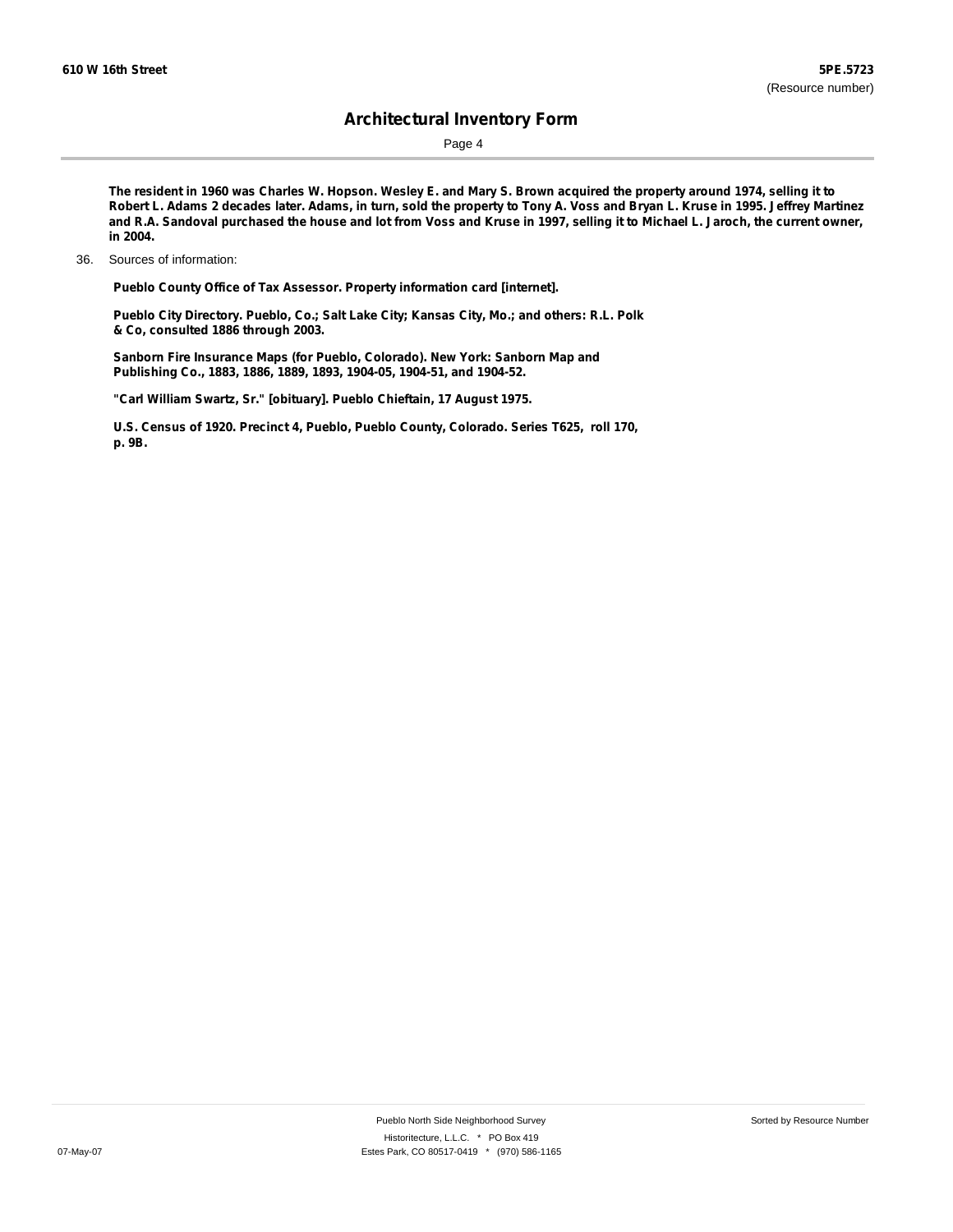۰

Sorted by Resource Number

# **Architectural Inventory Form**

Page 5

|     | <b>VI. SIGNIFICANCE</b>                                                                                                                                                                                                                                                               |  |  |  |  |  |  |
|-----|---------------------------------------------------------------------------------------------------------------------------------------------------------------------------------------------------------------------------------------------------------------------------------------|--|--|--|--|--|--|
| 37. | Local landmark designation:<br>Yes $\Box$<br>No.<br>$\mathbf{F}$                                                                                                                                                                                                                      |  |  |  |  |  |  |
|     | Designation authority:                                                                                                                                                                                                                                                                |  |  |  |  |  |  |
|     | Date of designation:                                                                                                                                                                                                                                                                  |  |  |  |  |  |  |
| 38. | Applicable National Register criteria:                                                                                                                                                                                                                                                |  |  |  |  |  |  |
|     | A. Associated with events that have made a significant contribution to the broad pattern of our history.                                                                                                                                                                              |  |  |  |  |  |  |
|     | $\Box$<br>B. Associated with the lives of persons significant in our past.                                                                                                                                                                                                            |  |  |  |  |  |  |
|     | C. Embodies the distinctive characteristics of a type, period, or method of construction, or represents the work<br>◙<br>of a master, or that possess high artistic values, or represents a significant and distinguished entity whose<br>components may lack individual distinction. |  |  |  |  |  |  |
|     | D. Has yielded, or may be likely to yield, information important in history or prehistory.                                                                                                                                                                                            |  |  |  |  |  |  |
|     | Qualifies under Criteria Considerations A through G (see manual).                                                                                                                                                                                                                     |  |  |  |  |  |  |
|     | Does not meet any of the above National Register criteria.                                                                                                                                                                                                                            |  |  |  |  |  |  |
|     | <b>Pueblo Standards for Designation:</b>                                                                                                                                                                                                                                              |  |  |  |  |  |  |
|     | <u>1a. History</u>                                                                                                                                                                                                                                                                    |  |  |  |  |  |  |
|     | Have direct association with the historical development of the city, state, or nation; or<br>$\overline{\phantom{a}}$ .                                                                                                                                                               |  |  |  |  |  |  |
|     | <u>1b. History</u>                                                                                                                                                                                                                                                                    |  |  |  |  |  |  |
|     | Be the site of a significant historic event; or<br>$\Box$                                                                                                                                                                                                                             |  |  |  |  |  |  |
|     | 1c. History                                                                                                                                                                                                                                                                           |  |  |  |  |  |  |
|     | Have direct and substantial association with a person or group of persons who had influence on society.<br>$\Box$                                                                                                                                                                     |  |  |  |  |  |  |
|     | 2a. Architecture                                                                                                                                                                                                                                                                      |  |  |  |  |  |  |
|     | Embody distinguishing characteristics of an architectural style or type; or<br>$\Box$                                                                                                                                                                                                 |  |  |  |  |  |  |
|     | 2b. Architecture                                                                                                                                                                                                                                                                      |  |  |  |  |  |  |
|     | Be a significant example of the work of a recognized architect or master builder, or<br>$\mathcal{L}_{\mathcal{A}}$                                                                                                                                                                   |  |  |  |  |  |  |
|     | 2c. Architecture                                                                                                                                                                                                                                                                      |  |  |  |  |  |  |
|     | Contain elements of architectural design, engineering, materials, craftsmanship, or artistic merit which represent a<br>О<br>significant or influential innovation;                                                                                                                   |  |  |  |  |  |  |
|     | 2d. Architecture                                                                                                                                                                                                                                                                      |  |  |  |  |  |  |
|     | Portray the environment of a group of people or physical development of an area of the city in an era of history<br>О<br>characterized by a distinctive architectural style.                                                                                                          |  |  |  |  |  |  |
|     | 3a. Geography                                                                                                                                                                                                                                                                         |  |  |  |  |  |  |
|     | Have a prominent location or be an established, familiar, and orienting visual feature of the contemporary city, or                                                                                                                                                                   |  |  |  |  |  |  |
|     | 3b. Geography                                                                                                                                                                                                                                                                         |  |  |  |  |  |  |
|     | Promote understanding and appreciation of Pueblo's environment by means of distinctive physical characteristics<br>or rarity; or                                                                                                                                                      |  |  |  |  |  |  |
|     | 3c. Geography                                                                                                                                                                                                                                                                         |  |  |  |  |  |  |
|     | Make a special contribution to Pueblo's distinctive character.<br>$\Box$                                                                                                                                                                                                              |  |  |  |  |  |  |
|     | Not Applicable                                                                                                                                                                                                                                                                        |  |  |  |  |  |  |
|     | Does not meet any of the above Pueblo landmark criteria.<br>П                                                                                                                                                                                                                         |  |  |  |  |  |  |
| 39. | Area(s) of Significance:<br><b>Architecture</b>                                                                                                                                                                                                                                       |  |  |  |  |  |  |
| 40. | Period of Significance:<br>1925                                                                                                                                                                                                                                                       |  |  |  |  |  |  |
| 41. | National:<br>Local<br>Level of significance:<br>State<br>$\Box$                                                                                                                                                                                                                       |  |  |  |  |  |  |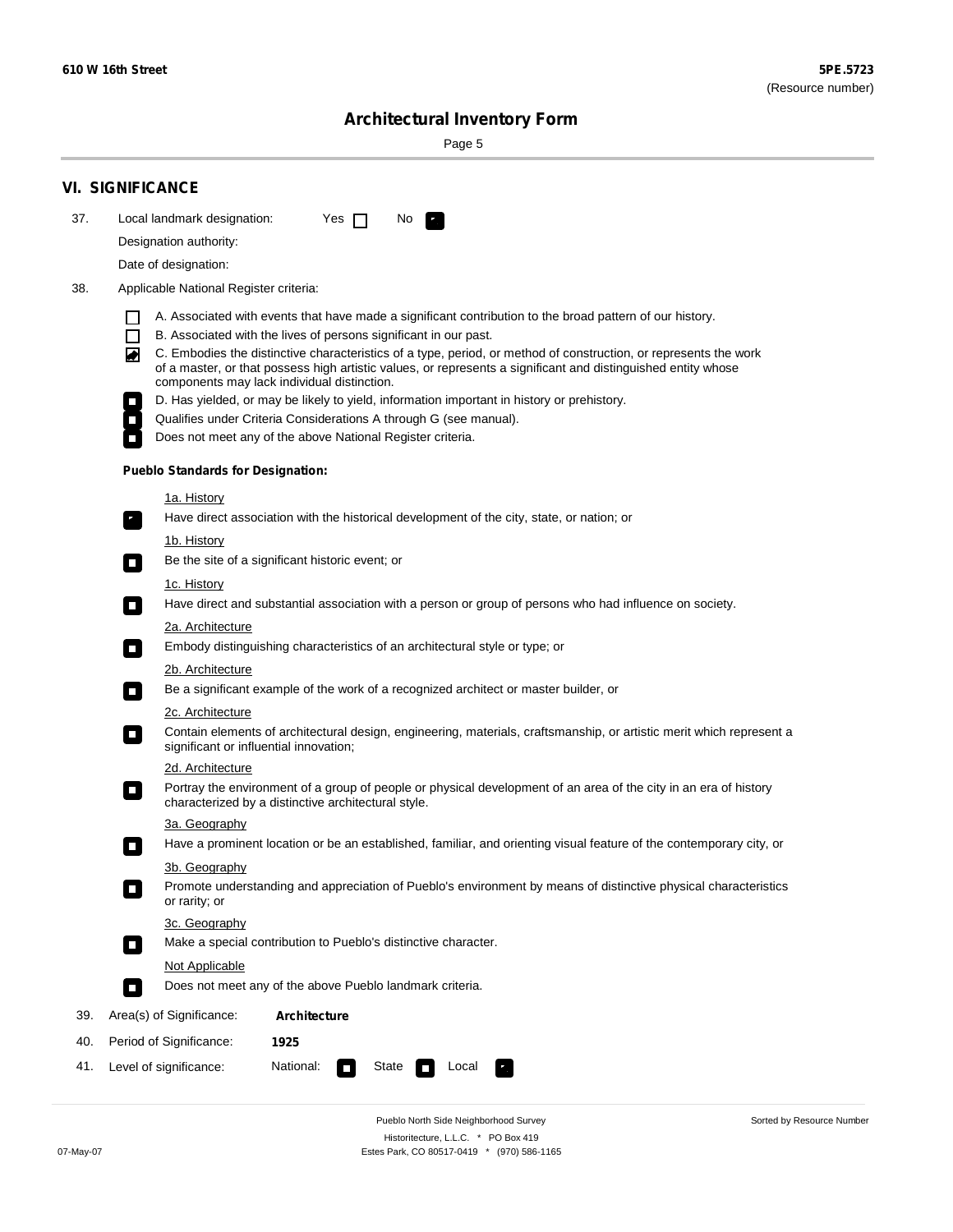Page 6

#### 42. Statement of significance:

This property is historically significant under Pueblo Local Landmark criterion 1A for its association with the development of Pueblo's North Side Neighborhood in the first half of the 20th Century, when popular suburban styles and forms of houses, like this one, were widely constructed on the remaining undeveloped lots in this neighborhood. As well, the house is architecturally significant under National Register criterion C (Pueblo Local Landmark criterion 2A) as an intact example of a **Craftsman-style bungalow. However, the levels of architectural and historical significance, combined with physical integrity,** are not to the extent that this property would qualify for individual listing in the National Register of Historic Places, the Colorado State Register of Historic Properties, or as a City of Pueblo Landmark. Nonetheless, it is most likely a contributing **resource within any potential historic district.**

43. Assessment of historic physical integrity related to significance:

Constructed in 1925, this house exhibits a moderately high level of physical integrity relative to the seven aspects of integrity as defined by the National Park Service and the Colorado Historical Society: location, setting, design, materials, workmanship, feeling, and association. The only notable alteration has been the application of stucco over the original brick wall cladding. This property retains sufficient physical integrity to convey its architectural and historical significance.

#### **VII. NATIONAL REGISTER ELIGIBILITY ASSESSMENT**

National Register eligibility field assessment: 44. Local landmark eligibility field assessment:

45. Is there National Register district potential? Yes

**Pueblo's North Side Neighborhood represents the evolution of the city's professional middle and upper classes. Its diversity of architectural styles and forms directly represents the city's changing economic and cultural climates. As well, the neighborhood is distinctive because it appears to have evolved independently of the area's dominant industry, steel manufacturing.** Discuss:

 $\blacksquare$ 

 $No$ 

Yes Yes No

**Individually eligible Not eligible** Not eligible **Need data Individually eligible Not eligible Not eligible Need data** 

 $No$  N/A

 $N/A$   $\Box$ 

If there is National Register district potential, is this building contributing:



#### **VIII. RECORDING INFORMATION**

| 47. | Photograph numbers): | <b>CD-ROM Photo Disc: North Side Photos</b><br>File Name(s): 16thstw610                                                       |
|-----|----------------------|-------------------------------------------------------------------------------------------------------------------------------|
|     | Negatives filed at:  | <b>Special Collections</b><br><b>Robert Hoag Rawlings Public Library</b><br>100 East Abriendo Avenue<br>Pueblo, CO 81004-4290 |
| 48. | Report title:        | <b>Pueblo North Side Neighborhood Survey</b>                                                                                  |
| 49. | $Date(s)$ :          | 07/20/05                                                                                                                      |
| 50. | Recorder(s):         | <b>Adam Thomas</b>                                                                                                            |
| 51. | Organization:        | Historitecture, L.L.C.                                                                                                        |
| 52. | Address:             | <b>PO Box 419</b>                                                                                                             |
|     |                      | Estes Park, CO 80517-0419                                                                                                     |
| 53. | Phone number(s):     | (970) 586-1165                                                                                                                |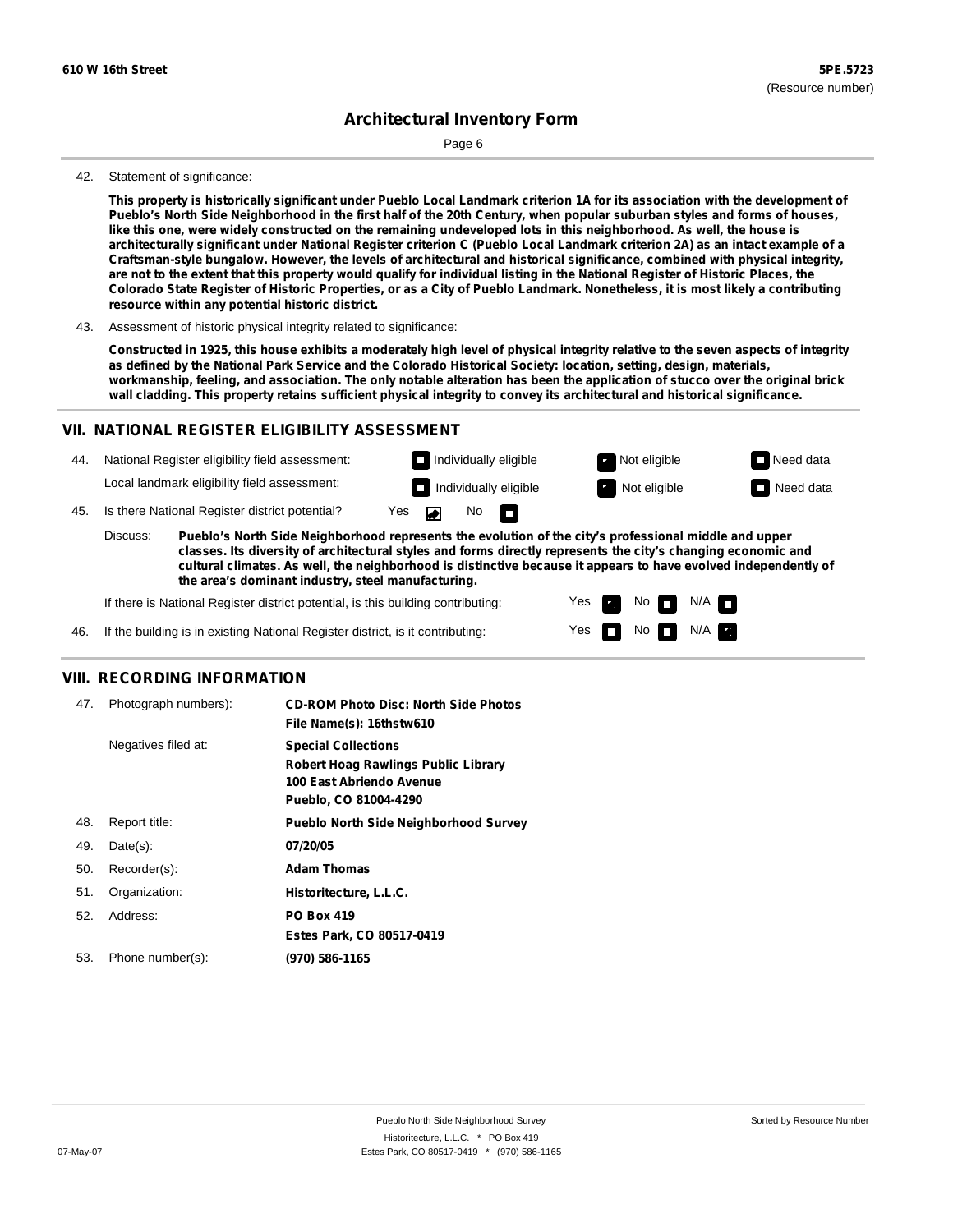$\blacksquare$ 

## **Architectural Inventory Form**

Page 7



 $\Box$ 

무

m.

W 13TH ST

E

**SCALE:** 

1 inch  $\approx$  200 feet

m.

T a.

E

Đ

 $\blacksquare$ 

C

 $\Box$ 

טטט<br>פ<sup>פ</sup>

 $\Box$ 

믹

 $F = 0$